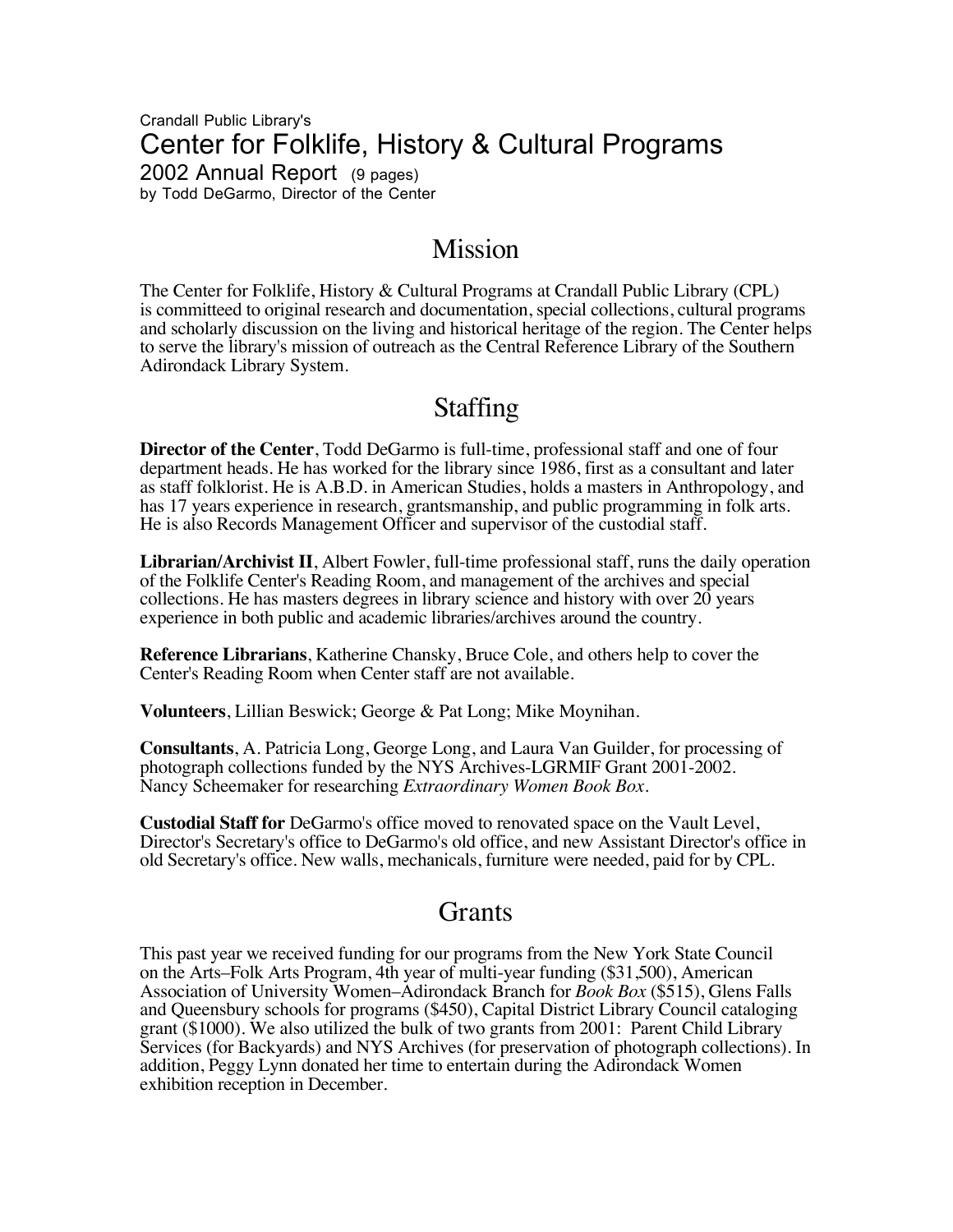# Archives & Special Collections

#### The Reading Room

Staffed for the public 22 hours per week (6 days a week). We had 2214 users asking 1838 reference questions, using 3639 items, making 5160 photocopies.

Queensbury 7th Grade History Project: The Folklife Center was one of several local repositories used by 7th graders to develop school projects on life in Queensbury prior to the Civil War. Albert Fowler represented the Library at the school's opening reception. We also received thank you notes from the students.

In addition, special collections have been by both local newspapers, for Chapman Museum exhibitions, for the upcoming published history of the Glens Falls fire department –among other projects. For Archives Week in October, Katherine Chansky and Albert Fowler developed and presented a new workshop, *Introduction to Genealogy Research.*

#### Holden Reference Collection:

Almost \$5000 was spent from the Library's book budget for 289 new books and materials chosen by DeGarmo in the subjects of local and regional history, genealogy, folk arts and folklife studies. In addition, the Friends of Crandall Public Library provided 996 titles from the public's donations to the Friends book sale.

## Special Acquistions

Research projects (eg. *Backyards, Rev Lives*) generate fieldwork and program files for the Library's Archives. In addition, Heidi Cole had donated many papers and publications concerning the Adirodack Mountain Club, the Queensbury schools and other local activities.

### NYS Archives-LGRMIF Grant 2001-2002:

Completed \$12,089 project for materials and consultants (A. Patricia Long, George Long & Laura Van Guilder) to rehouse 3 major photograph collections.

#### Records Management:

As the Records Management Officer, DeGarmo culled Obsolete Library Records, based on the NYS Records Retention & Disposition Schedule.

Finding Aids for Special Collections<br>With the collection descriptions nearly complete for core collections, the Folklife Center staff will place finding aids on various catalogs statewide.

# Holden Reference Book Collection

The inventory continues and Technical Services continues processing books left off the online catalog. Staff also worked with Technical Services to re-catalog the Genealogy section (929.1 to 929.9) to make the numbering consistant, ie. how-tos (929.1), family histories (929.2) and compilations of family resources (929.3).

Volunteers continue to work on our photograph collections and vertical files.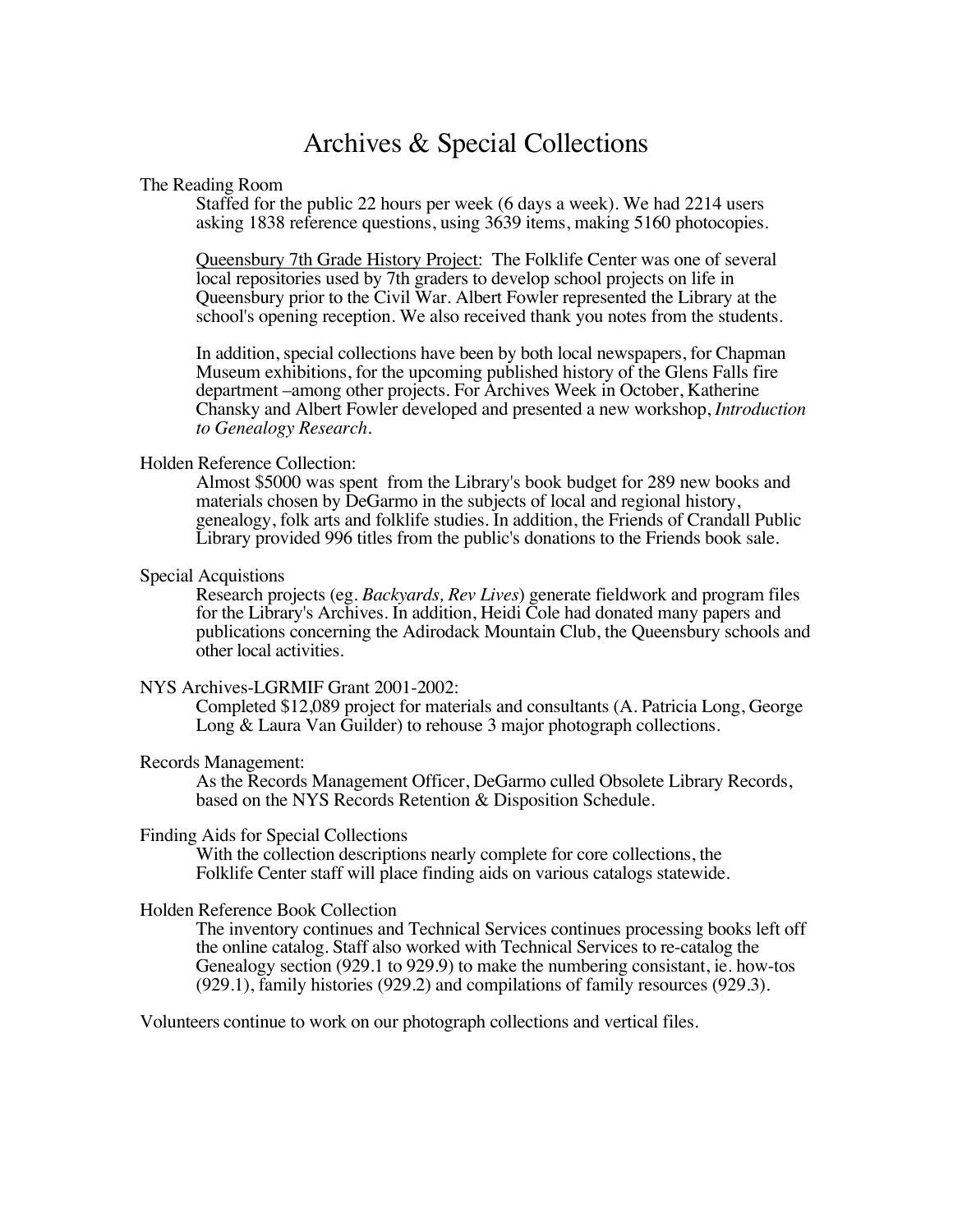# Research & Documentation

Special Projects generate fieldwork (slides, audio tapes, notes, objects and other materials) and program files (interpretative flyers, exhibition text, videos, and other materials) that become a part of the Library's Archives.

# **Backyards: Youth Documenting Community**

This new ongoing program works with multiple sites for teens to learn photography and sound recordings for exhibitions, radio production, and collection building. Pilot projects in 3 communities in 3 counties of our service area: Schuylerville (Saratoga Co.), Lake George (Warren Co.), and Salem (Washington Co.). Partnerships with 6 organizations: Schuyler Canal Visitors Center, Lake George Afterschool Program, Battenkill Conservancy-NY, and libraries in Schuylerville, Lake George, and Salem.

We have our first grant, from the Parent Child Library Services (see above).

# **Indian Camps & Upstate Tourism**

This illustrated talk by Todd DeGarmo for the Speakers program sponsored by the New York State for the Humanities, continues to grow as a research topic.

### **Crafts of the Rev War Community**

This original exhibition researched and curated by Todd DeGarmo added a number of research books, handmade objects and artwork, and photographs to the collections.

# Public Programs

# **Musical Mosaic: Alan Lomax exhibition**

Exhibition until January 15. Italian photographs sent to Fine Arts Museum, Florida University; the rest back to NYC.

# **Over & Under, Around & Through: Basket Weaving in North Carolina**

Exhibition in the Folklife Gallery January 22 to March 25, curated by the John Campbell Folk School, and a part of the traveling folk art series called *Appalachian Views* from the Mid Atlantic Arts Foundation and Institute for Cultural Partnerships. Added local materials on Taconic Baskets (mid-Hudson valley), Black ash baskets (Adirondacks), and basketry books from the Holden Collection.

### **India Celebration**

In cooperation with the World Awareness Children's Museum: 1. Book Box: 2 collections of 25 childrens books for classroom loan and use within the Museum's new exhibition, *India & Her Neighbors*.

2. Reception (our 4th year) for the All Country Show of international childrens art in the Library's Friends Gallery. Food by Little India.

3. Music from India, featuring Veena Chandra on sitar, accompanied by her son and daughter, in the CPL Auditorium, January 30, 2002, 7 - 9 pm, **95 participants**.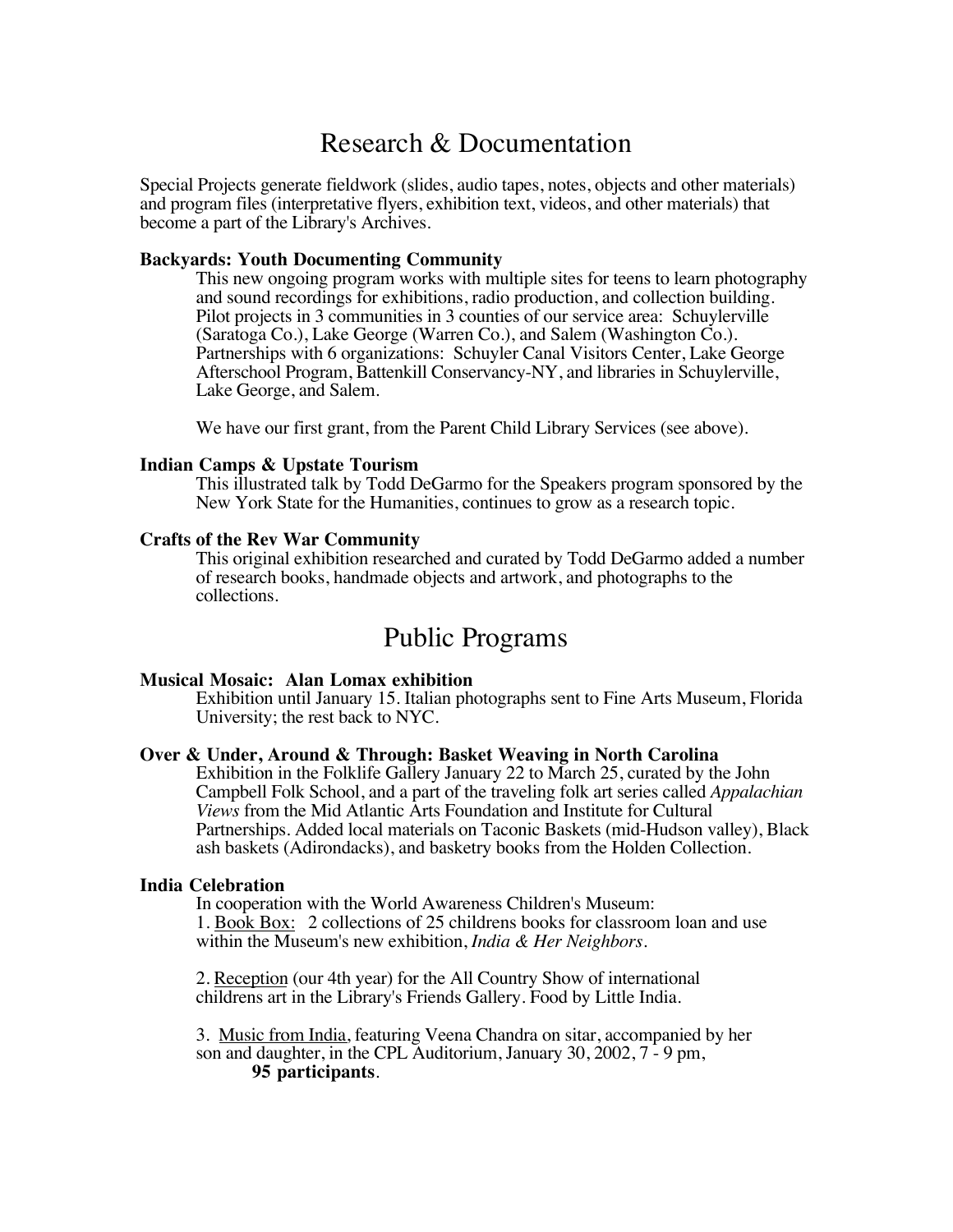#### **Small Farm Season**

Reception with **115 participants** for the artist in the Folklife Gallery, catered by Susan Quillio (Greenwich) with music by Frank Orsini (Glens Falls) on May 1.

Photography exhibition by Julie Simms documenting the cycle of work on an organic farm in Washington County, in the Folklife Gallery April-September.

Exhibition cases: local basketry display, with Adirondack Black ash by Jack Leadley, Bliss McIntosh, Bill Smith, and Taconic baskets from mid-Hudson valley

Also showcase *American Farmland Trust, NE Organic Farms*, *Farms to Food*.

#### **Backyards: Documenting Our Communities**

This new program teaches teens photography and sound recording for exhibitions, radio production and collection building. Pilot projects are based in 3 communities in 3 counties of our service region: Schuylerville (Saratoga Co.), Lake George (Warren Co.), and Salem (Washington Co.), with partnerships with 6 organizations: Schuyler Canal Visitors Center, Lake George Afterschool Program, Battenkill Conservancy-NY, and libraries in Schuylerville, Lake George, Salem. We have money from Parent & Child Library Services and NYSCA-Folk Arts.

| Saturday, April 6 Camera & Tape Record Primer | 10:15 am -12:30 pm Bancroft Library, Salem • 21 participants<br>2:30 - 4:30 pm Schuylerville Library • 16 participants                                                                                                                                                                |
|-----------------------------------------------|---------------------------------------------------------------------------------------------------------------------------------------------------------------------------------------------------------------------------------------------------------------------------------------|
| Thursday, April 11<br>7 pm                    | Backyards: Documenting Our Communities<br>with Todd DeGarmo & guest leader Bruce Hucko<br>CPL Folklife Center & Auditorium • 44 participants                                                                                                                                          |
|                                               | April 11-17 Workshops $(35 \text{ mm}$ photography & professional tape recording):<br>Lake George School - Rondackers After School Group<br>Thursday, April 11, 2-5pm • 11 participants<br>Friday, April 12, 2-4 pm • 11 participants<br>Saturday, April 13, 1-4 pm • 13 participants |
| Schuylerville Free Library                    | Saturday, April 6, 2:30-4:30 pm<br>$\bullet$ 13 participants<br>Monday, April 15, 9 am-noon • 10 participants<br>Monday, April 15, 1-4 pm<br>$\bullet$ 10 participants<br>Wednesday, April 17, 9-noon<br>$\bullet$ 10 participants                                                    |
| Salem's Bancroft Library                      | Saturday, April 6, 10:30 am-12:30 pm $\cdot$ 16 participants<br>Tuesday, April $16, 9$ am -noon $\cdot 16$ participants<br>Tuesday, April 16, 1-4 pm<br>$\bullet$ 16 participants<br>Wednesday, April 17, 1:30-4:30 pm<br>• 16 participants                                           |

We continue to collect fieldwork produced by 3 community teams on this ongoing project of photo documentation and audio recording of Salem, Lake George and Schuylerville. Thanks to the Parent Child Library Services for the \$21,330 grant to start this ongoing project. We were able to stretch grant dollars to purchase a portable editing lab, to produce CDs from raw field recordings, and exhibition prints from fieldwork photos.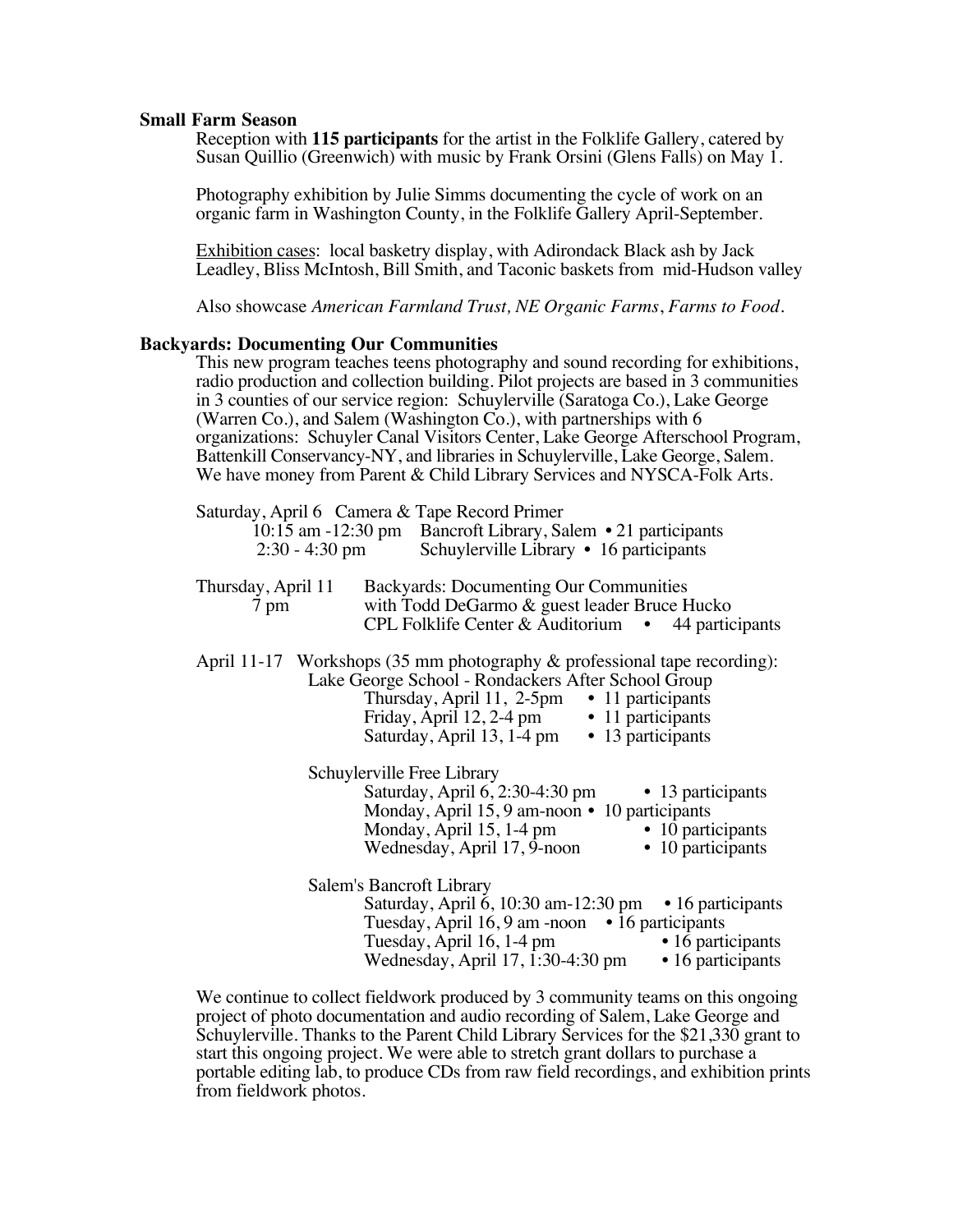# **Queensbury 3rd Grade Adirondack Day**

The Folklife Center hosted storyteller/musician Chris Shaw (who grew up in, and has written music about Lake George) to perform for **168 students** during 6 session during this all-day annual event.

### **Summertime Blues 2002**

Folklife Center events for this cooperative program for downtown Glens Falls: a. *Live! At the Bandstand*

4-part concert series in City Park on Tuesdays in July 7 to 8:30 pm.

| July 9<br><b>Celtic Crossing</b>            | 216 audience |
|---------------------------------------------|--------------|
| July 16 The Mammals                         | 300 audience |
| July 23 John Kirk, Trish Miller & Quickstep | 275 audience |
| July 30 Racquette River Rounders            | 224 audience |

# b. *American Patchwork*

4-part video series Thursdays in July.

| July 11 The Land Where the Blues Began       | 22 audience |
|----------------------------------------------|-------------|
| July 18 Jazz Parades: Feet Don't Fail Me Now | 18 audience |
| July 25 Delta Blues Cajun Two-Step           | 13 audience |
| Devil Got My Woman<br>August 1               | 24 audience |

# c. *Listen to the Blues*

Audio listening post in Folklife Gallery changing all summer:

| July 1-15:                 | Ma Rainey, Bessie Smith, Early American          |
|----------------------------|--------------------------------------------------|
|                            | Women Blues Singers.                             |
| July 16-31:                | Skip James, Muddy Waters, Sonny Boy Williamson,  |
| Mississippi Fred McDowell. |                                                  |
| August:                    | Howlin' Wolf, Lightin' Hopkins, John Lee Hooker, |
|                            | Son House, Mississippi John Hurt.                |

#### **Revolutionary Lives: Celebrating the 225 Anniversary of the Battles of Saratoga** Childrens Program

Folklife Center and Children's Department event on August 7 (10:30 am-1:30 pm) in City Park to celebrate the 225 anniversary of the Battle of Saratoga, featuring:

Anne Clothier • wool spinning and medicinal herbs Anson Piper • calligraphy Rick Salazar • Iroquois songs and stories George Ward • Revolutionary ballads Shari Yaddow • toys and games Children's Department • quilting squares

counts:  $115$  (early) •  $210$  (middle) • 236 (noonish when large groups had left)

**Total estimated audience = 350**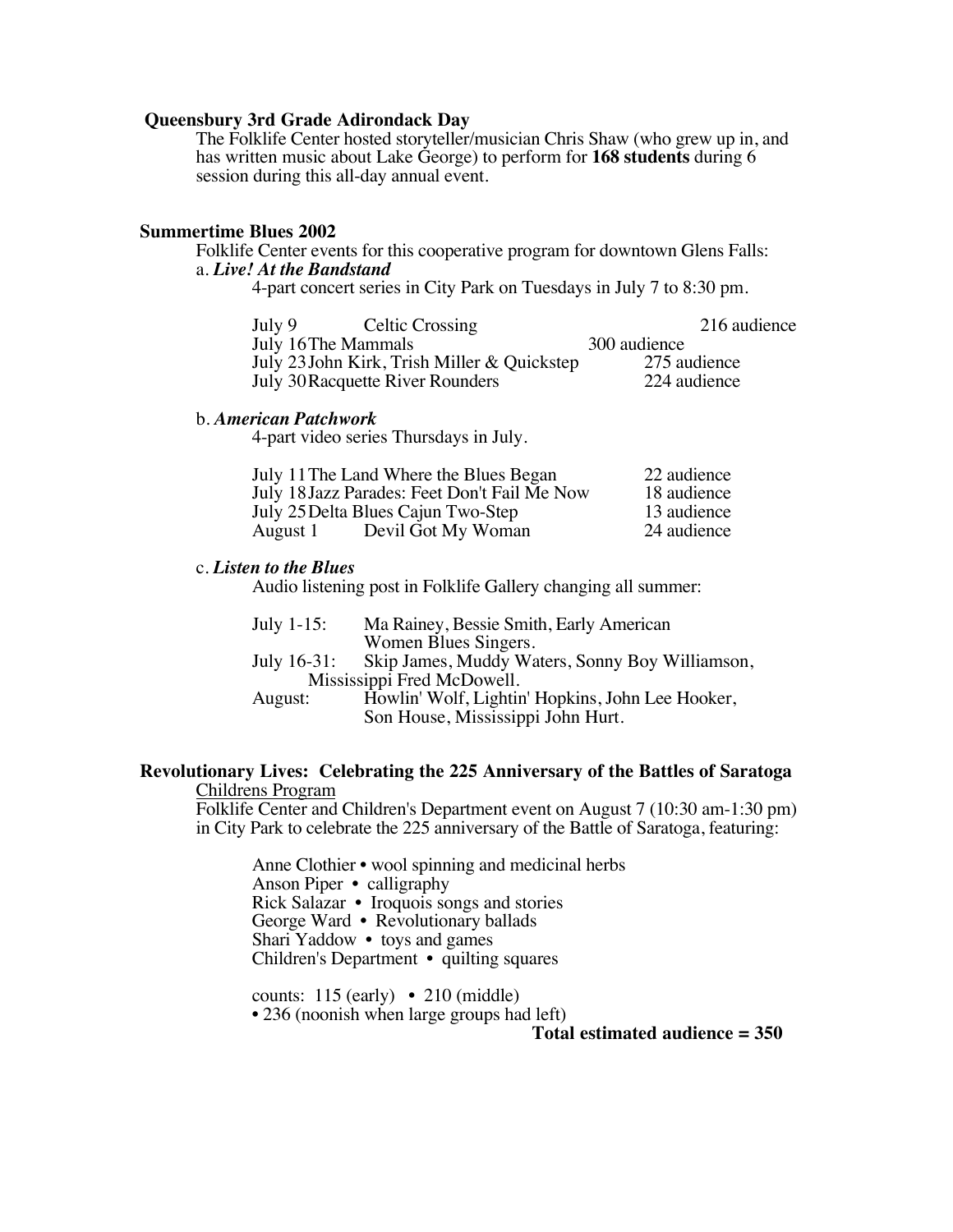Crafts of the Rev War Community: an exhibition in our Folklife Gallery featuring the craft work of local reenactors, October - November. Participants include:

> Jim Casco (Vermont) musket repair Anne Clothier (Saratoga Co) women's clothing & assessories Mike Kowalski (Montgomery Co) black iron, hornwork Anson Piper (Washington Co) calligraphy Rick Salazar (Saratoga Co) Iroquois clothing & assessories Eric Schnitzer (Saratoga Co) paintings of various uniforms Paul Supley (Saratoga Co) hats, castings, leatherwork Bill Valosin (Saratoga Co) tinwork

Other displays include books and other materials from the Holden Collection, brochures from various Rev War destinations, and our listening post for sampling 18th century music.

1776 Book Box available for classroom loan.

Reception during Crandall Fest November 2, with an audience of 1400.

Performance Series, in Folklife Center, featuring:

 • **Feathers of Peace Legend,** retold by storytellers Jeannine Laverty and Joseph Bruchac, concerning the meeting of Burgoyne's Indians with the Quakers at Easton Meeti ng, October 29, 7-8:30 pm. **Audience = 65**.

 • **People of Colonial Albany**, introduced in a multimedia show by Stefan Bielinski of the NYS Museum, November 8, 7-8:30 pm.

**Audience = 30**

 • **Ballads of the North Campaign** sung by folklorist/singer George Ward, November 15, 7-8:30 pm. **Audience = 26**

#### **Women of the Adirondacks: Woodcut Portraits by Cheryl Mirer**

Exhibition in the Folklife Gallery December 2, 2002 to January 31, 2003 First stop of a six library tour through July 2003. The artist is a recipient of the 2002 Warren County Individual Artist Grant, funded by the NYS Council on the Arts, and administered by LARAC.

Reception, Monday, December 2, 6-8 pm with music by Peggy Lynn catered by Susan Quillio **Est. Audience: 55**

# **Exhibition Cubes**

These portable display cases are used within the Folklife Gallery when needed. Most often they are used around the library for special displays, as with one for remembering the work of Vaughn Ward. They are especially useful for a rotating display of regional folk art and artists, as seen in the variety we presented in 2002: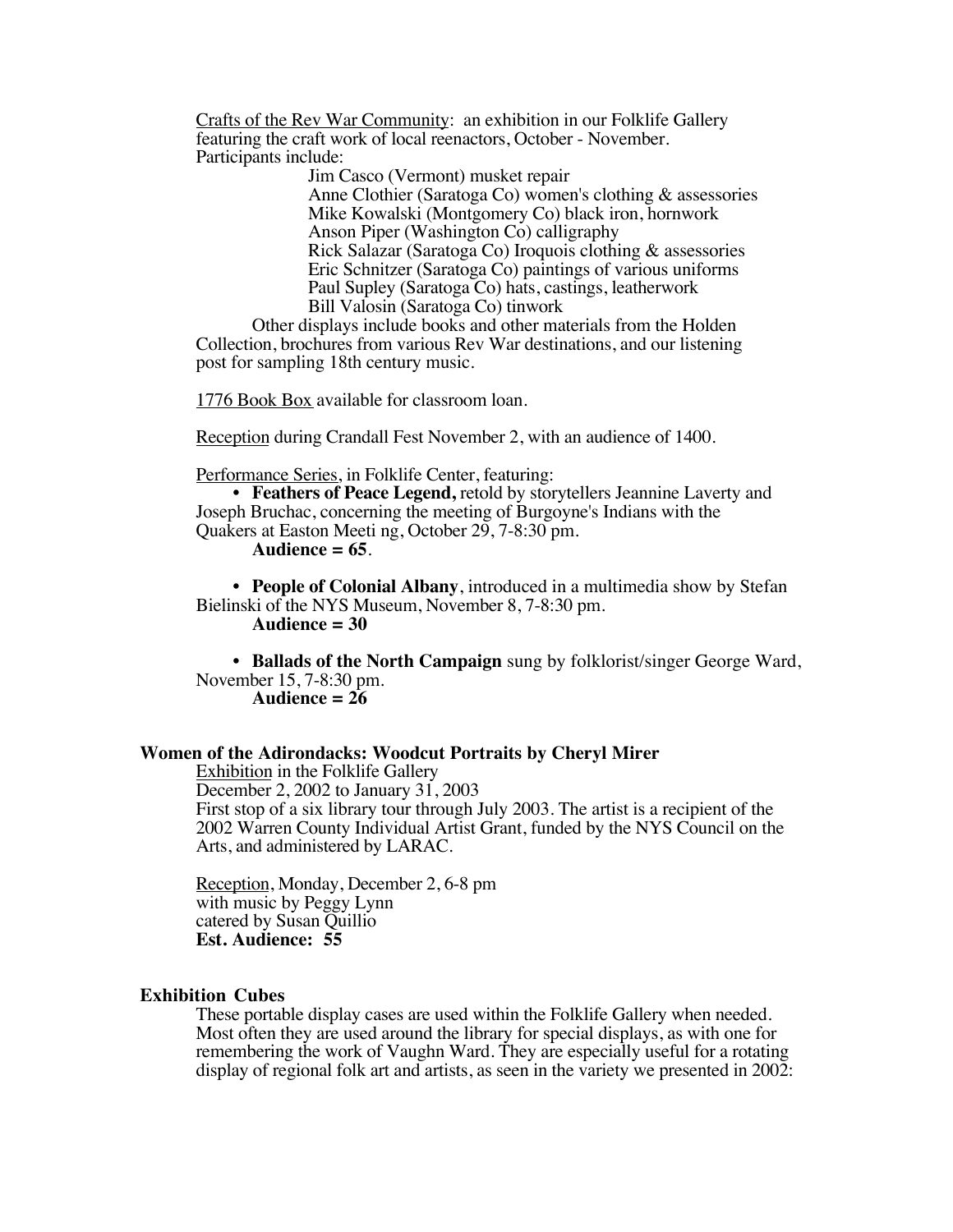Reference area (3 display cases):

ice fishing, Adirondack packbaskets (Jack Leadley); wooden mechanical toys (Chris Morley), fishing flies (Marc Francato); woolens (DePauls); Navajo marriage dolls

Children's Department (1 display case):

shovel maker (Gary Rathbone); chainsaw carved bear (Bob Sutliff); snowshoes (Ray Greene)

Downstairs/900s

toy barn (Sandy Lourie), balsam pillows by various artists; bird with snake carving (Bob Sutliff)

# **Book Boxes**

To date, ten collections have been researched and developed by the Folklife Center in consultation with the Childrens Department. They are available for month-long classroom loan:

Chinese Cultures (new) - developed for the Taiwan exhibition of the World Awareness Children's Museum

Extraordinary Women (new) - developed for the 5th grade essay contest offered by the Adirondack branch of the American Association of University Women

- Navajo: Weaving, Stories & Lifeways Dolls: Favorite Stories<br>• Slavery & the Underground Railroad Japan: Our Asian Neighbor
- Slavery & the Underground Railroad Japan: Our Asian Neighbor Foodways: A Multicultural Sampler Migration & Immigration
- Foodways: A Multicultural Sampler Migration & Immigra<br>• India: People & Culture 1776: Life during the
- $\bullet$  India: People & Culture
- 
- 
- 
- - American Revolution

**Presentations by archivist Albert Fowler:**<br>
• October: Introduction to Genealogy (with Katherine Chansky) presented during Archives Week at CPL with **17 participants.**

### **Presentations by folklorist Todd DeGarmo:**

**•** May 21: *Folk Arts All Around Us*, illustrated talk, Greenfield Historical Society, **audience of 30**.

• August 6: *Indian Camps & Upstate Tourism*, illustrated talk, Lake George Association, (on his own time) as a Speakers in the Humanities series, a program of the NY Council for the Humanities, **audience of 14**.

• October 26: *Manuscripts in Public Libraries*, session of 3 speakers (representing NY, NJ, MA) at the fall meeting of the Northeast Archivists and Mid-Atlantic Regional Archives inPoughkeepsie, **audience of 40**.

**•** December 5: guest for 3 segments, *Eye on Lake George*, TV 8, Queensbury.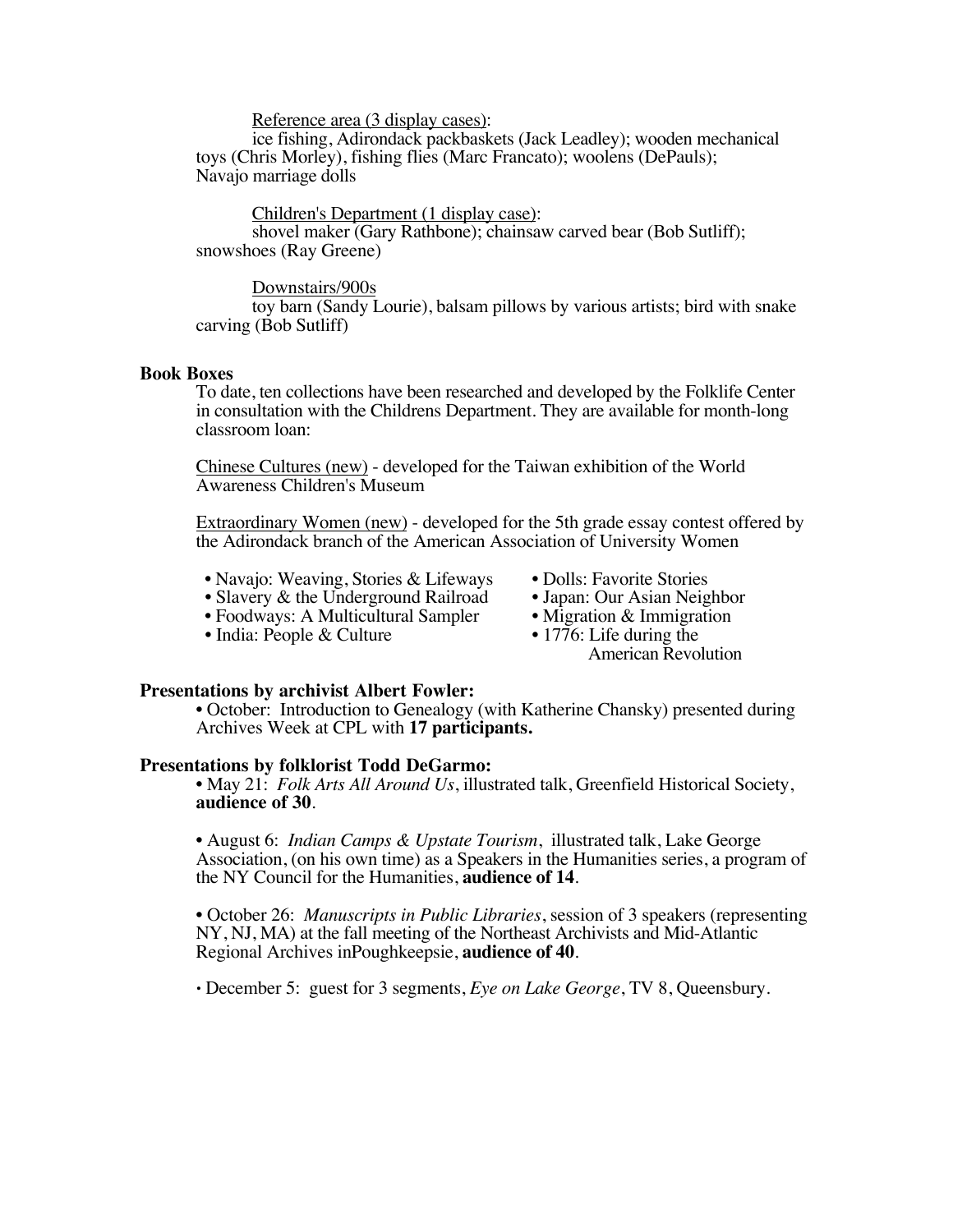# Additional Marketing

# **1. Ethnographic Thesaurus**

Completed a questionaire about our folklife collections to help guide the development of an ethnographic thesaurus, developed with an National Endowment for the Humanities grant to the American Folklore Society in collaboration with the American Folklife Center at the Library of Congress and George Mason University.

# **2. InternCenter/Liberal Arts Career NetWORK Group**

Updated our Folklife Center listing in a nationwide database of internship and summer job opportunities used by 24 selective liberal arts colleges and universities.

# **3. NYSCA Individual Artist Grant**

Wrote letters of support to artists Shirley McFerson and Cherly Mirer for this LARAC administrated program.

# **4. American Folklife Center**

We updated our listing in the publication, *A Teachers Guide to Folklife Resources for K-12 Classrooms*, also available online: www.loc.gov/folklife/teachers.htm. We also sent a packet of our publications to be made available in the Folklife Reading Room, American Folklife Center, Library of Congres

# **5. Public Programs Newsletter of the American Folklore Society**

We submitted a report of our activties through March 2003.

# Additional Professional Activities

### **Albert Fowler**

founding member, Warren County History Roundtable

attendee, *Family History at the Speed of Light,* 2002 GenTech conference in Boston, January 24-26.

# **Todd DeGarmo**

• board president, New York Folklore Society

At the annual meeting (October 20) of the New York Folklore Society, DeGarmo stepped down as the President of the Board, to become Past-President. For his 12 year committment on the Board, with 6 years as President, Todd was presented a full set of the society's journal (50+ years) and an Iroquois fancy basket of black ash and sweetgrass. As his last act as President, he nominated George and Vaughn Ward for Honorary Vice-Presidentships for all they have done for folklife studies in New York State.

• member of the Advisory Committee, Capital District Library Council - Documentary Heritage Program.

• advisor to the Lake Champlain/Lake George Waterfront Revitalization and has also helped research subjects for interpretative signage in Hague and Lake George.

• January 25: attendee, *Oral History Workshop*, Vermont Folklife Center.

• April 5: attendee (own time), fundraiser for New York Folklore Society at Schenectady Museum.